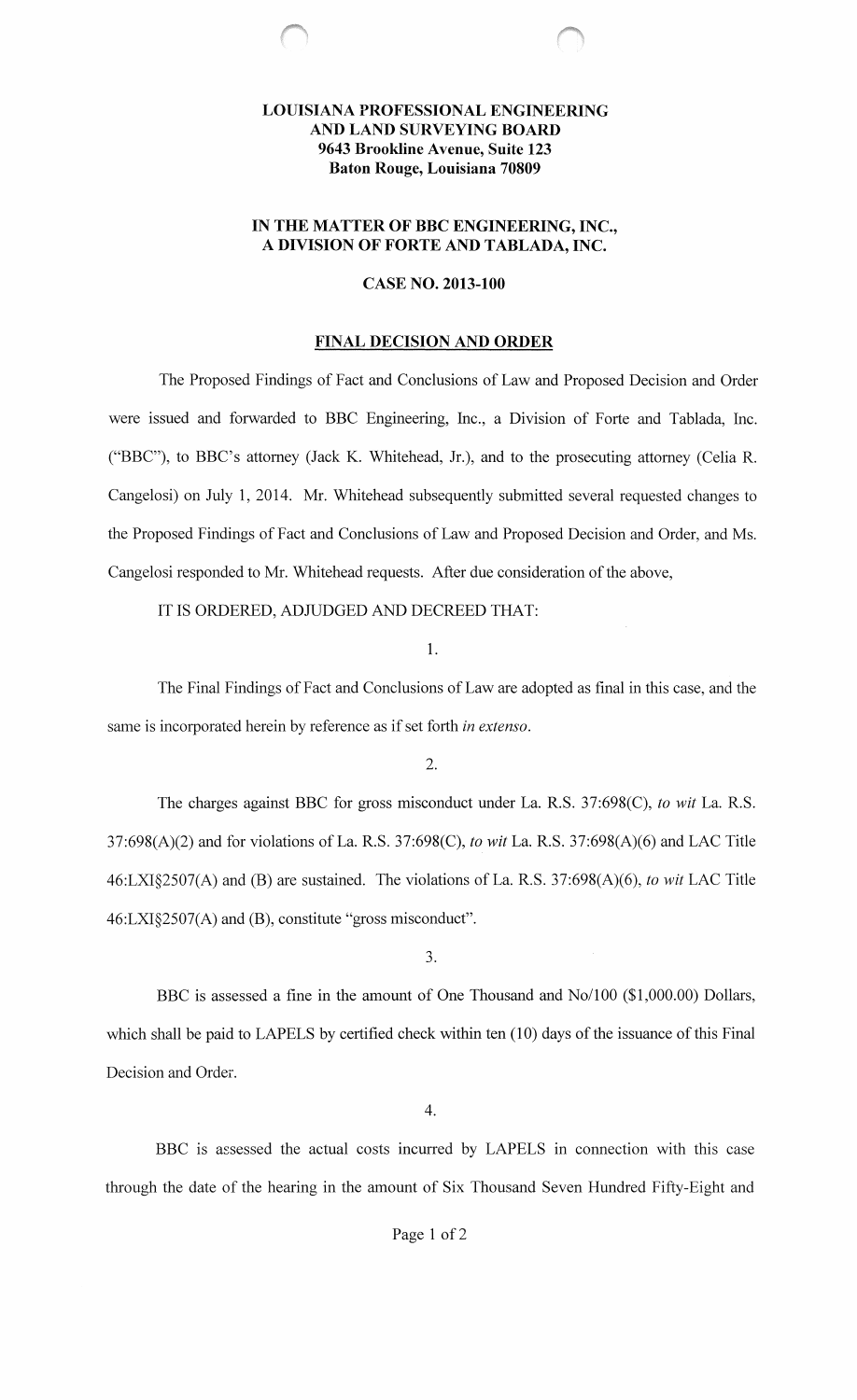30/100 (\$6,758.30) Dollars, which shall be paid to LAPELS by certified check within ten (10) days of the issuance of this Final Decision and Order.

5.

BBC shall ensure that its employees and representatives avoid all conflicts of interest in the practice of engineering and land surveying, including any participation in or involvement with any project or other matter as a member or representative of a governmental agency when the employee/representative and/or BBC participated in or was involved with the same project or matter on behalf of themselves or a client.

6.

BBC shall have each of its supervising professionals successfully complete LAPELS' online Louisiana Laws and Rules Quiz with a score of 90% or higher and return it to LAPELS within sixty (60) days of the issuance of this Final Decision and Order.

7.

BBC shall have each of its supervising professionals successfully complete LAPELS' online Louisiana Professionalism and Ethics Quiz with a score of 90% or higher and return it to LAPELS within sixty (60) days of the issuance of this Final Decision and Order.

8.

The Final Findings of Fact and Conclusions of Law and this Final Decision and Order shall be published on LAPELS' website and a summary of this case shall be printed in the official journal of LAPELS, the *Louisiana Engineer and Surveyor Journal*, identifying BBC by name.

9.

The vote of LAPELS was unanimous.

**THUS DONE** at Baton Rouge, Louisiana, as of the 21st day of July, 2014.

# **LOUISIANA PROFESSIONAL ENGINEERING AND LAND SURVEYING BOARD**

M. ERNEST GAMMON, SR., P.L.S., Chairman

Page 2 of 2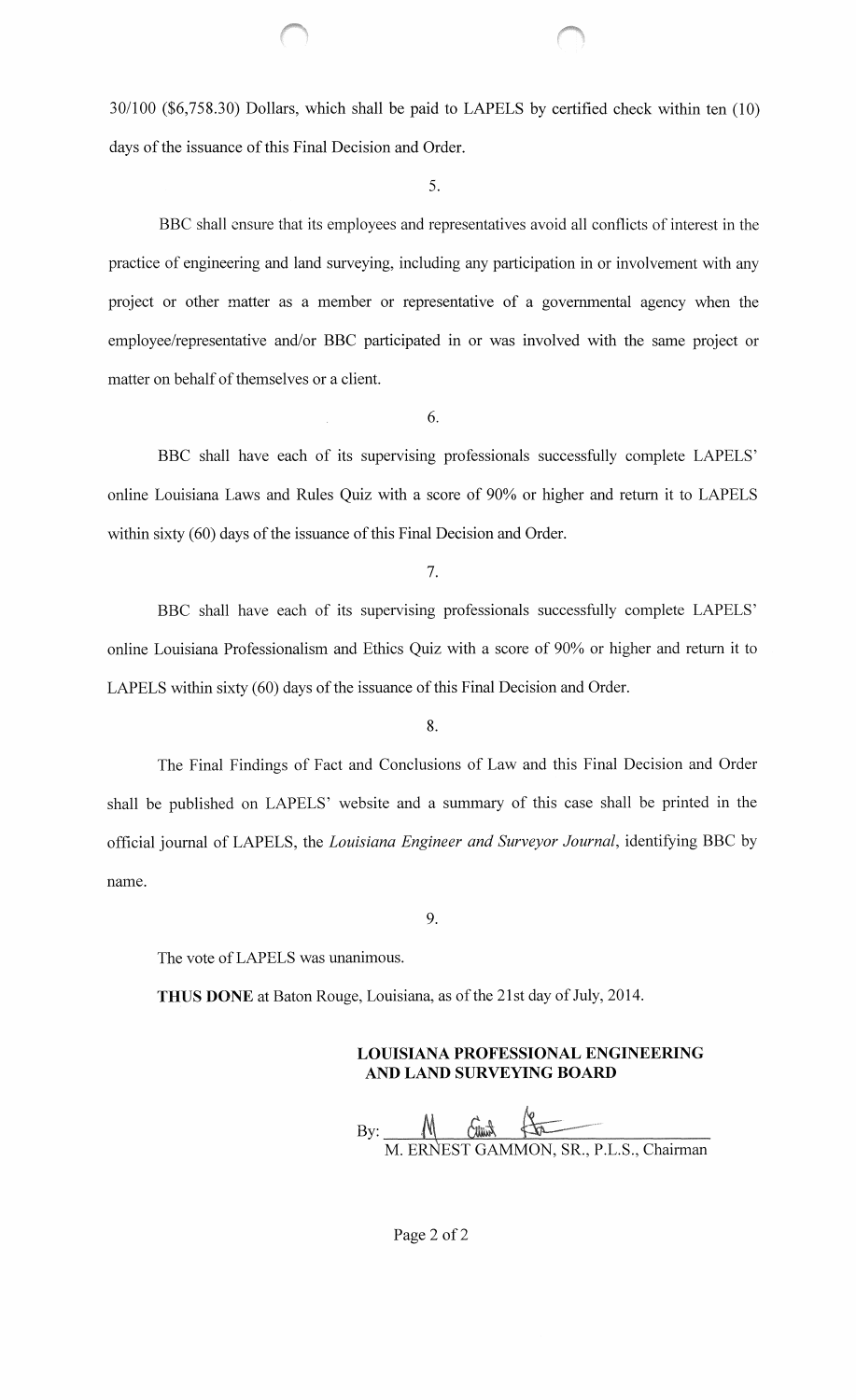# **LOUISIANA PROFESSIONAL ENGINEERING AND LAND SURVEYING BOARD 9643 Brookline Avenue, Suite 123 Baton Rouge, Louisiana 70809**

## **IN THE MATTER OF BBC ENGINEERING, INC., A DIVISION OF FORTE AND TABLADA, INC.**

# **CASE NO. 2013-100**

## **PRESENT AT THE HEARING:**

### **Board Members:**

M. Ernest Gammon, Sr., P.L.S., Chairman Theodore H. Thompson, P.E. Ali M. Mustapha, P.E. Kevin E. Crosby, P.E., P.L.S. Paul N. Hale, Jr., Ph.D., P.E. D. Scott Phillips, P.E., P.L.S.

### **Also Present:**

Donna D. Sentell, Board Executive Director Tyson Ducote, Board Investigator Jeff Morgan, Board Investigator D. Scott Landry, Board Counsel Celia R. Cangelosi, Prosecuting Attorney Desmond C. Sprawls, P.E., P.L.S., Respondent John M. Madison, Jr., Attorney for Desmond C. Sprawls, P.E., P.L.S., Respondent John M. Madison, III, Attorney for Desmond C. Sprawls, P.E., P.L.S., Respondent Ann Forte Trappey, P.E., Representative of BBC Engineering, Inc., a Division of Forte and Tablada, Inc., Respondent Jack K. Whitehead, Jr., Attorney for BBC Engineering, Inc., a Division of Forte and Tablada, Inc., Respondent John T. Irving, P.E., Board Complaint Review Committee Member Christopher P. Knotts, P .E., Board Complaint Review Committee Member David L. Patterson, P.L.S., Board Complaint Review Committee Member Alan D. Krouse, P.E., Board Member Richard L. Savoie, P.E., Emeritus Board Member Joe H. Harman, P.E., Board Technical Advisor

### **FINAL FINDINGS OF FACT AND CONCLUSIONS OF LAW**

This matter came on for hearing in Baton Rouge, Louisiana on May 19, 2014 at 1:36 p.m. After hearing the arguments of counsel and upon due consideration of the testimony and other evidence presented, the Louisiana Professional Engineering and Land Surveying Board ("LAPELS") makes the following Final Findings of Fact and Conclusions of Law.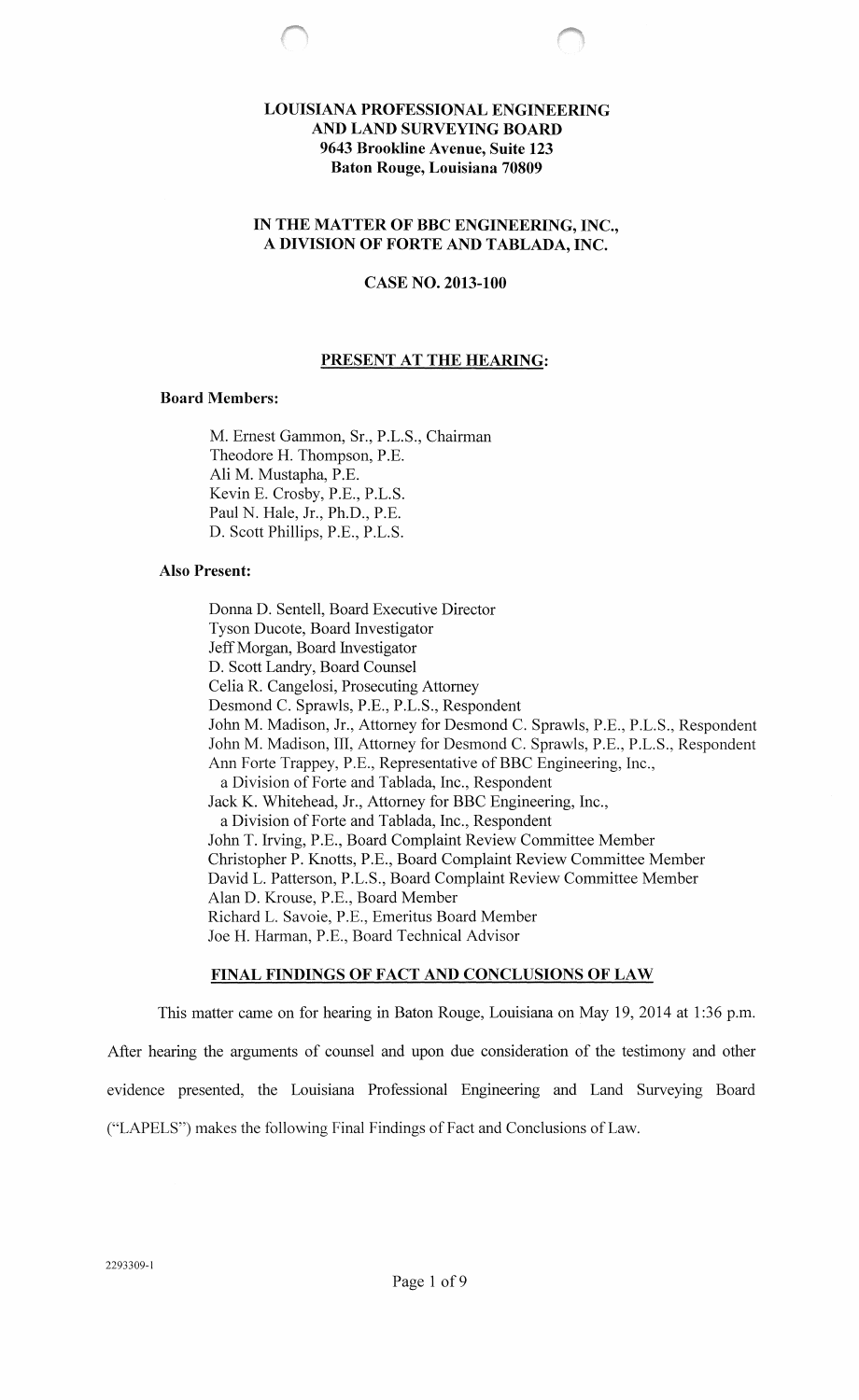#### **FINAL FINDINGS OF FACT**

**1.** 

At all times material hereto, Desmond C. Sprawls, P.E., P.L.S. was licensed in the State of Louisiana with LAPELS as a professional engineer, number  $PE-15665$ , and as a professional land surveyor, number PLS - 4382. See Hearing Transcript, p. 40-41 and 116; LAPELS Exhibits 8, 10 and 23.

2.

At all times material hereto, BBC Engineering, Inc., a Division of Forte and Tablada, Inc. ("BBC"), was licensed in the State of Louisiana with LAPELS as a professional engineering firm, number  $EF - 1115$ , and as a professional land surveying firm, number  $VF - 180$ . See Hearing Transcript, p. 41, 116-117 and 196-197; LAPELS Exhibit 8 and 10.

3.

At all times material hereto, Mr. Sprawls was an officer, employee and supervising professional of BBC. See Hearing Transcript, p. 43, 45, 49, 113-115, 117, 171 and 197; LAPELS Exhibits 1-3, 7-10 and 23; Sprawls Exhibit 1.

4.

From 1987 to March 20, 2013, Mr. Sprawls served as an appointed member of the Shreveport Metropolitan Planning Commission of Caddo Parish ("SMPC"), including serving as its Vice Chairman during 2012 and 2013. See Hearing Transcript, p. 43, 45, 48-49, 53, 89-91, 113- 115, 118-120, 134-135, 143-145, 172-173 and 178; LAPELS Exhibits 1-3, 14-18 and 25-26; Sprawls Exhibits **1** and 10.

5.

In 2012, Mr. Sprawls and BBC prepared a site development plan and a related rezoning application for an office park on Ellerbe Road in Little Mike Subdivision in Shreveport, Louisiana for their client, Arnold Castellano, Jr. See Hearing Transcript, p. 43, 45, 50-52, 72-74, 75-82, 83-85, 89-91, 113-115, 123-125, 134-135, 145-148, 201-202 and 211; LAPELS Exhibits 1, 5, 7, 12-14 and 19; Sprawls Exhibit 10.

6.

On October 31, 2012, Mr. Sprawls and BBC billed Mr. Castellano for the services rendered in the amount of \$1,465. The invoice described their work as follows:

2293309-1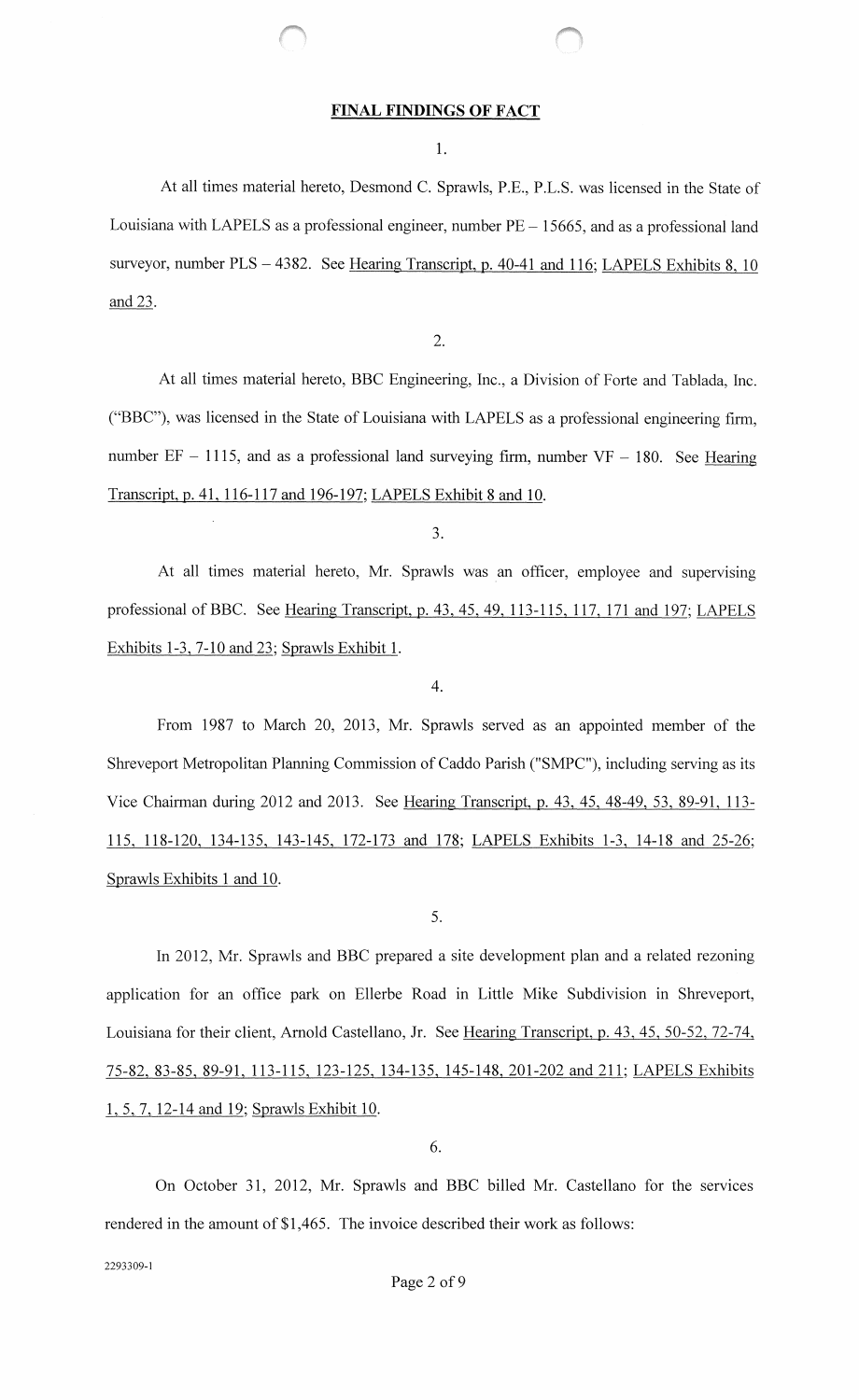For professional services rendered to date in providing courthouse research and preparation of site plan and rezoning application for a potential office park on Ellerbe Road in Little Mike Subdivision.

Payment in full was received by Mr. Sprawls and BBC on November 12, 2012. (However, the payment was later refunded to Mr. Castellano on or about January 27, 2014). See Hearing Transcript, p. 75-79, 83-85, 89-81, 113-115, 128, 134-135, 146-148, 151-152, 156, 159, 171, 201-202 and 218; LAPELS Exhibits 7, 12-14 and 23; Sprawls Exhibits 2 and 10.

### 7.

In 2012, Mr. Castellano submitted the site development plan and rezoning application to the SMPC for approval. They were considered by the SMPC during public hearings on three separate occasions: December 5, 2012, January 2, 2013 and February 6, 2013. See Hearing Transcript, p. 43, 45,50-69,72-74,80-85,89-91,113-115,134-135,150-156,173-176,179-180, 183-184 and 186-188; LAPELS Exhibits 1-2, 5, 7, 14, 16-19 and 25-26; Sprawls Exhibits 1 and 10.

### 8.

In order to avoid the appearance of a conflict of interest caused by his work for Mr. Castellano and the matter then pending before the SMPC, Mr. Sprawls purposefully did not attend the SMPC meetings on December 5, 2012 and January 2, 2013 when the rezoning application was considered and approval was recommended by the SMPC (subject to compliance with certain stipulations). See Hearing Transcript, p. 43, 45, 50-69, 83-85, 113-115, 149-156, 173-176 179-180 183-184 and 186-188; LAPELS Exhibits 1- 2, 7, 16-17 and 23; Sprawls Exhibit 1.

# 9.

However, Mr. Sprawls did attend and participate in the SMPC's February 6, 2013 public hearing, at which time he voted to approve Mr. Castellano's site development plan (subject to compliance with certain stipulations). This vote by the SMPC was necessary in order to effectuate the SMPC's recommendation of approval of the rezoning application. At no time prior to or during the February 6, 2013 hearing did Mr. Sprawls inform the other members of the SMPC or the public that he and BBC had prepared the site development plan and rezoning application for Mr. Castellano. Mr. Sprawls and BBC now admit that Mr. Sprawls had a conflict of interest with regard to Mr. Castellano's site development plan and rezoning application and,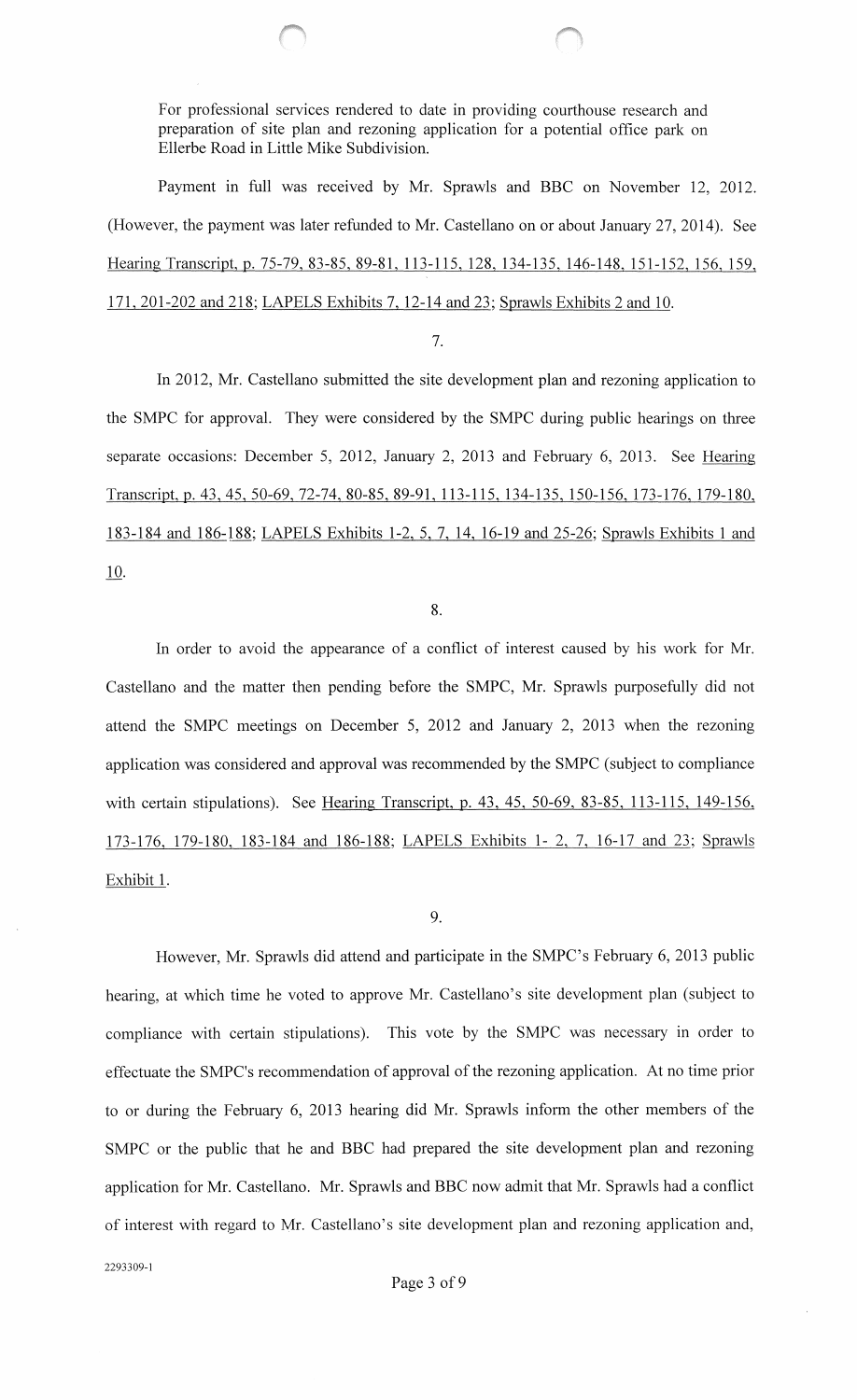therefore, he should not (as a member of the SMPC) have participated in the discussion or voted in connection with those matters during the February 6, 2013 hearing. See Hearing Transcript, p. 43, 45, 50-69, 83-85, 113-115, 133, 150-156, 173-176, 179-180, 182-184, 186-188, 199, 202 and 218-219; LAPELS Exhibits 1-2, 7, 18, 25-26; Sprawls Exhibit 1.

10.

Mr. Sprawls and BBC admit that the February 6, 2013 vote was only one of "numerous instances" in which they have assisted clients in the preparation of applications to the SMPC for rezoning and site approval while Mr. Sprawls served on the SMPC and participated in the consideration of those applications. See Hearing Transcript, p. 49-50, 113-115 and 176; LAPELS Exhibits 2 and 3; Sprawls Exhibit 1.

11.

BBC claims it was unaware that Mr. Sprawls was not recusing himself from voting on issues presented to the SMPC which could have presented a conflict of interest, such as in the present case where Mr. Sprawls assisted Mr. Castellano in the preparation of applications to the SMPC for rezoning and site approval and then participated in the consideration of those applications and voted to approve them as a member of the SMPC. See Hearing Transcript, p. 89-91,211 and 218-219; LAPELS Exhibits 3 and 15.

12.

On approximately March 20, 2013, LAPELS received letters from Mr. Sprawls and BBC self-reporting allegations from Byron E. Trust that in 2013 Mr. Sprawls had a conflict of interest in connection with Mr. Castellano's site development plan and rezoning application and Mr. Sprawls' participation and vote during the SMPC's February 6, 2013 public hearing. The letters stated that Mr. Sprawls and BBC had also reported the matters to the Louisiana Board of Ethics. See Hearing Transcript, p. 47-52, 69-70, 113-115, 127-128, 197-201 and 216-218; LAPELS Exhibits 2-3 and 23-24; Sprawls Exhibit 1.

13.

In April 8, 2013, LAPELS received a sworn Affidavit of Complaint and documents from Byron E. Trust which alleged that in 2013 Mr. Sprawls engaged in conduct which violated LAPELS' rules on conflicts of interest in the practice of engineering or land surveying in Louisiana. The conduct referenced by Mr. Trust related to Mr. Castellano's site development plan and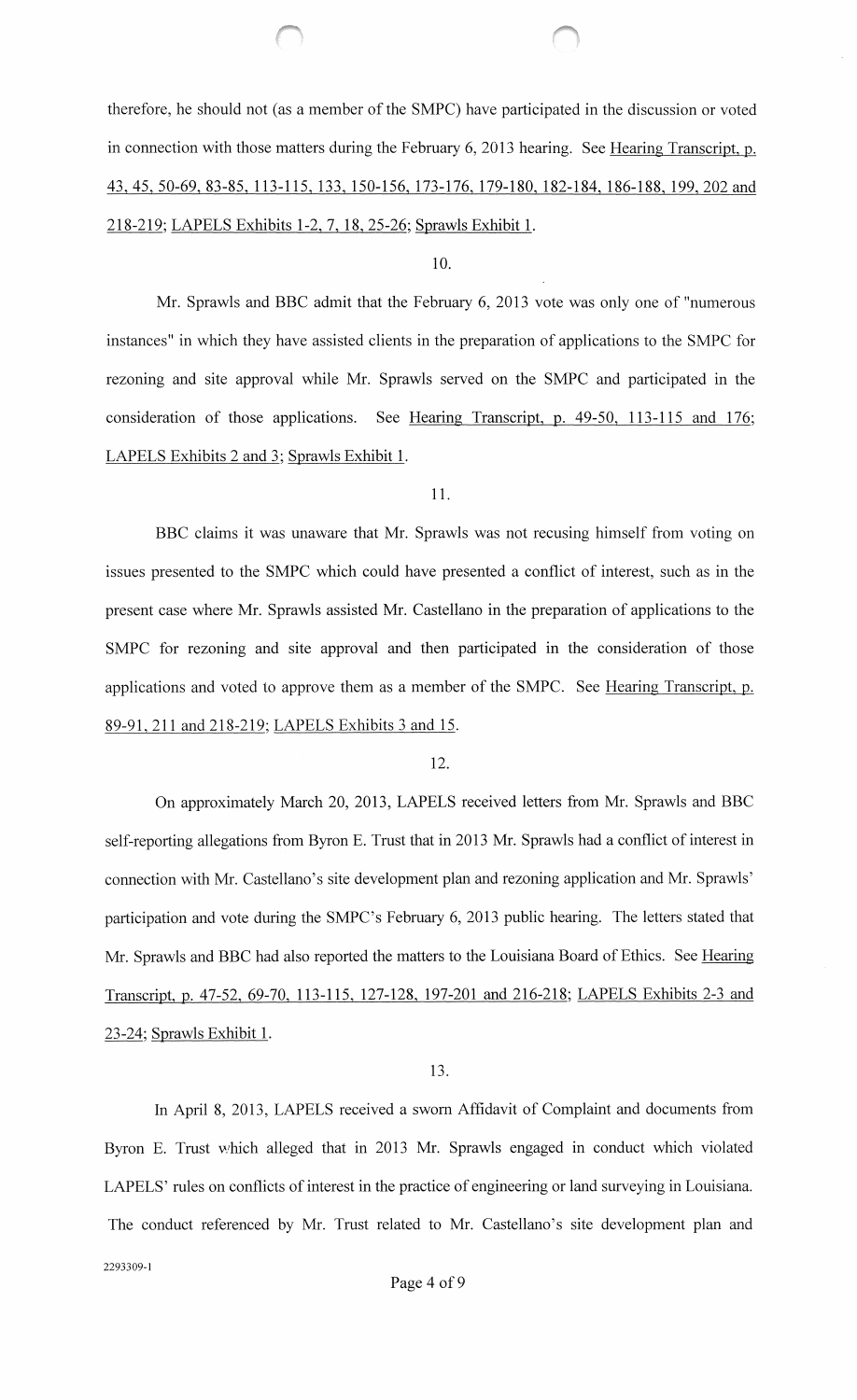rezoning application and Mr. Sprawls' participation and vote during the SMPC's February 6, 2013 public hearing. See Hearing Transcript, p. 43-47; LAPELS Exhibit 1.

#### 14.

On January 31, 2014, LAPELS staff sent a letter to BBC by certified mail (return receipt requested) advising it that a complaint review committee of LAPELS was considering preferring charges against it involving possible violations of (a) La. R.S. 37:698(C), *to wit* La. R.S. 37:698(A)(2), which prohibits licensees from committing any material misrepresentation or gross misconduct in the practice of engineering or land surveying in Louisiana, (b) La. R.S. 37:698(C), *to wit* La. R.S. 37:698(A)(6) and LAC Title 46:LXI§2507(A), which requires licensees to act in professional matters for each employer or client as faithful agents or trustees and to avoid conflicts of interest in Louisiana and (c) La. R.S. 37:698(C), *to wit* La. R.S. 37:698(A)(6) and LAC Title 46:LXI§2507(B), which requires licensees to disclose all known or potential conflicts of interest to their employers or clients by promptly informing them of any business association, interest, or other circumstances which could influence their professional judgment or the quality of their professional services. The complaint review committee also attempted to resolve the matter informally, by including with the letter a proposed Consent Order and a notification to BBC of its right to request an informal conference. The letter and proposed Consent Order were received by BBC on February 11, 2014. See Hearing Transcript, p. 82-83; LAPELS Exhibit 6.

15.

BBC subsequently declined the complaint review committee's offer of an informal conference and the parties were unable to resolve the matter through a Consent Order or otherwise. See Hearing Transcript, p. 86-87; LAPELS Exhibits 7-9. ·

#### 16.

On March 20, 2014, pursuant to La. R.S. 37:698(D)(l), by a unanimous vote the complaint review committee preferred charges against BBC, involving alleged violations of La. R.S. 37:698(C), *to wit* La. R.S. 37:698(A)(2) (which prohibits licensees from committing any material misrepresentation or gross misconduct in the practice of engineering or land surveying in Louisiana), La. R.S. 37:698(C), *to wit* La. R.S. 37:698(A)(6) and LAC Title 46:LXI§2507(A) (which requires licensees to act in professional matters for each employer or client as faithful agents or trustees and to avoid conflicts of interest in Louisiana) and La. R.S. 37:698(C), *to wit*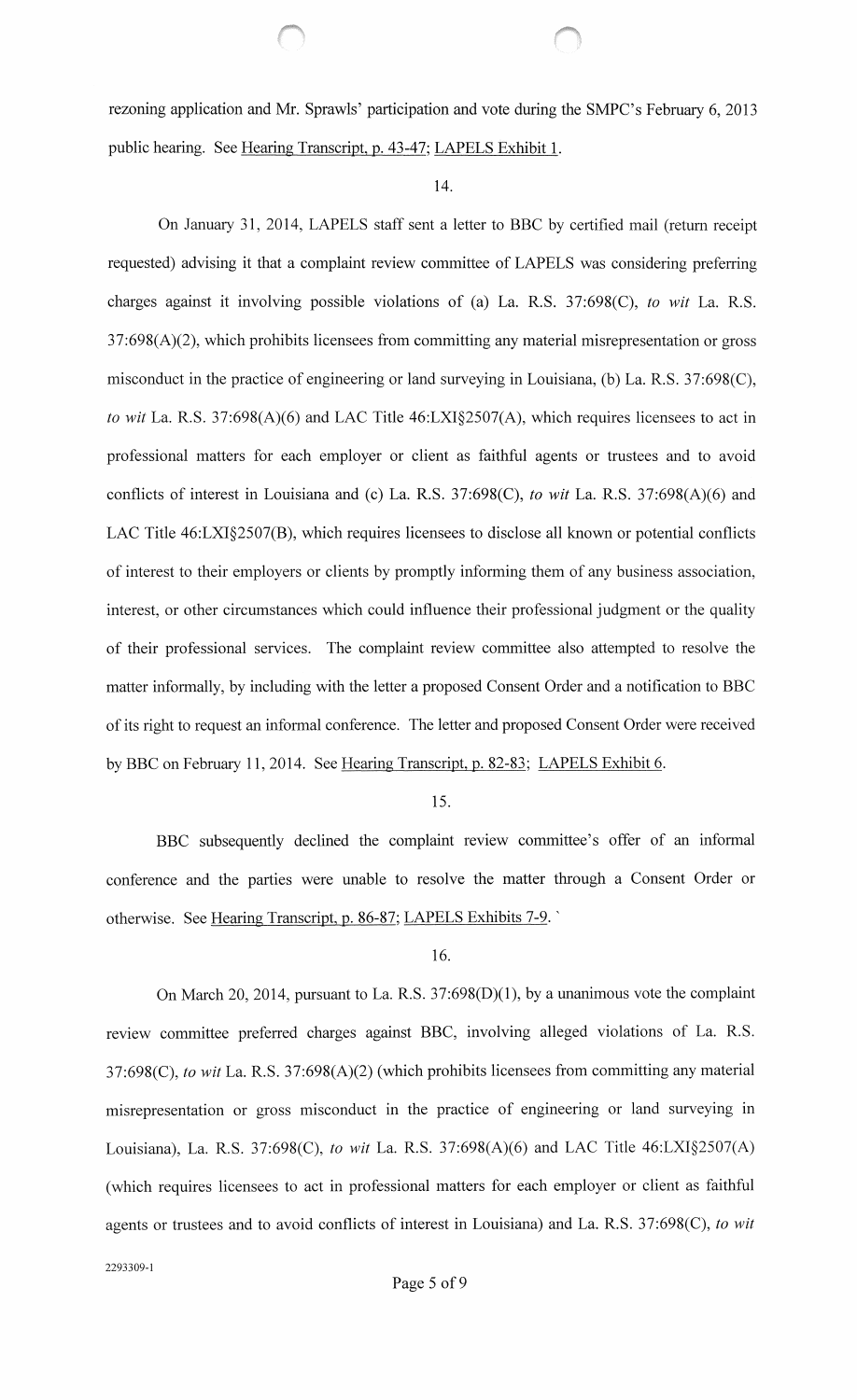La. R.S. 37:698(A)(6) and LAC Title 46:LXI§2507(B) (which requires licensees to disclose all known or potential conflicts of interest to their employers or clients by promptly informing them of any business association, interest, or other circumstances which could influence their professional judgment or the quality of their professional services). The complaint review committee also directed that a disciplinary hearing be set to consider the charges against BBC on May 19, 2014 at 1:30 p.m. at the LAPELS office. A copy of the Notice of Charges and Hearing was sent to BBC by certified mail (return receipt requested) on April 4, 2014. The letter and Notice of Charges and Hearing were received by BBC on April 9, 2014. See Hearing Transcript, p. 87 -89; LAPELS Exhibits 11.

17.

BBC subsequently submitted a response to the Notice of Charges and Hearing, in which it admitted all of the violations by Mr. Sprawls as alleged in the Notice of Charges and Hearing. See Hearing Transcript, p. 94; LAPELS Exhibit 24.

18.

The actual costs incurred by LAPELS in connection with this case through May 16, 2014 (which is prior to the date of the hearing) amounted to  $$5,220.80$ . See Hearing Transcript, p. 91-94; LAPELS Exhibits 21 and 22.

19.

The actual costs incurred by LAPELS in connection with this case from May 17, 2014 through the date of the hearing amounted to  $$1,537.50$ .

# **FINAL CONCLUSIONS OF LAW**

1.

LAPELS has jurisdiction over this matter because (a) Mr. Sprawls is licensed by LAPELS as a professional engineer and as a professional land surveyor, (b) BBC is licensed by LAPELS as a professional engineering firm and as a professional land surveying firm, (c) Mr. Sprawls and BBC have maintained offices and conducted business in Louisiana and (d) all of the conduct described above occurred in Louisiana.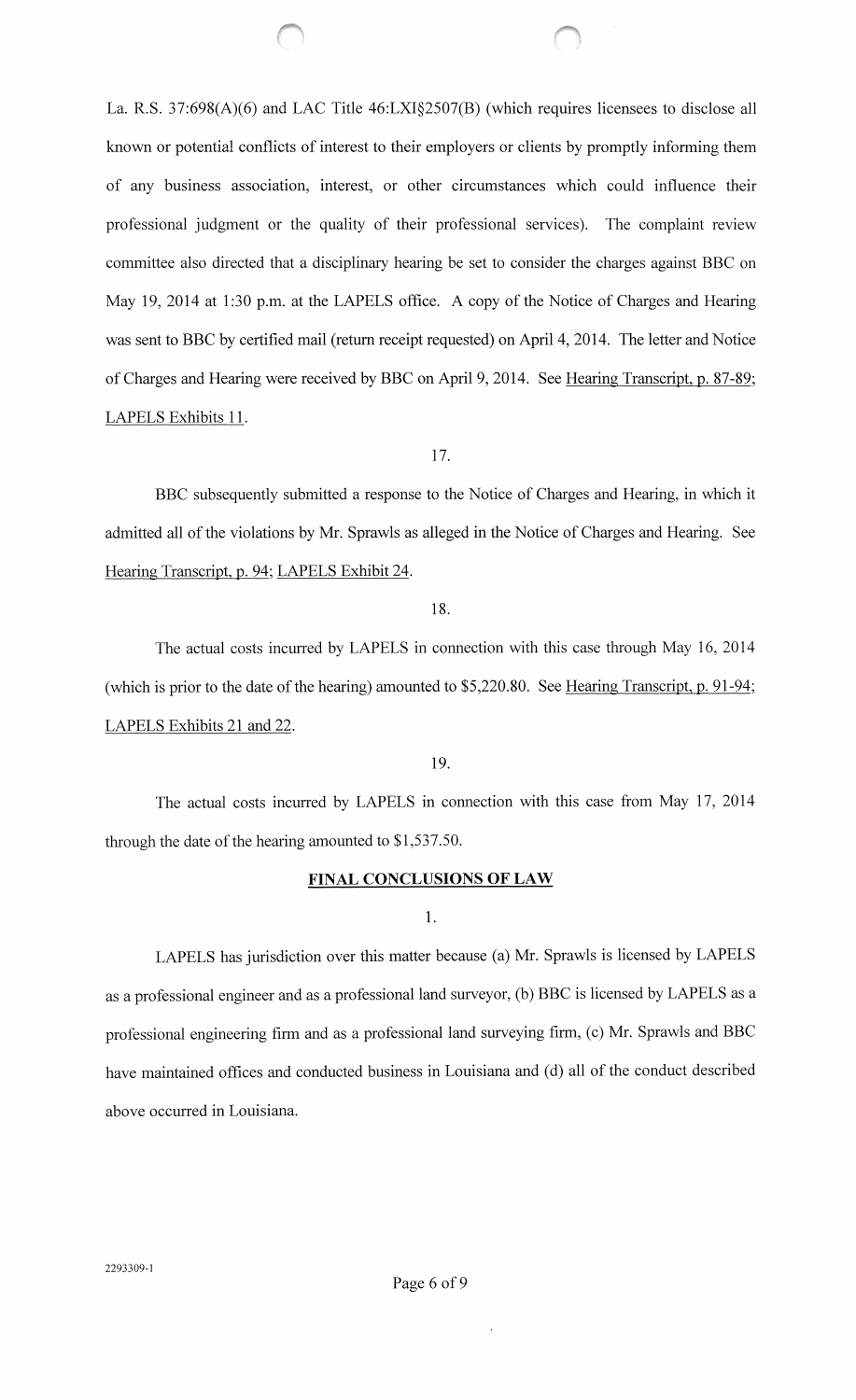La. R.S. 37:698 has at all relevant times provided, in pertinent part, as follows:

 $\bigcirc$ 

# **§698. Disciplinary proceedings against licensees and certificate holders; procedure**

A. The board shall have the power to take disciplinary action against any licensee or certificate holder found by the board to be guilty of any of the following acts or offenses:

 $\mathbf{1}$   $\mathbf{1}$   $\mathbf{1}$ 

(2) Any ... material misrepresentation ... or gross misconduct in the practice of engineering or land surveying.

(6) Violation of any provision of this Chapter or any rules or regulations adopted and promulgated by the board.

 $\mathcal{L}^{\text{max}}$  .

C. The board shall have the power to take disciplinary action against a firm if one or more of its officers, directors, managers, employees, agents, or representatives is found by the board to be guilty of any of the acts or offenses listed in Subsection A of this Section.

3.

 $\mathcal{L}^{\text{max}}$  .

LAC Title 46:LXI§105 has at all relevant times provided, in pertinent part, as follows:

### **Chapter 1. General Provisions**

#### **§105. Definitions**

A. The words and phrases defined in R.S. 37:682 shall apply to these rules. In addition, the following words and phrases shall have the following meanings, unless the content of the rules clearly states otherwise.

Fraud, Deceit, or Misrepresentation—intentional deception to secure gain, through attempts to deliberately conceal, mislead, or misrepresent the truth with the intent to have others take some action relying thereupon, or any act which provides incorrect, false, or misleading information, upon which others might rely.

 $\mathbf{z} = \mathbf{z} + \mathbf{z}$ 

Gross Misconduct—as used in R.S.  $37:698(A)(2)$ , shall mean the practice of engineering or land surveying by a licensee who performs any acts, causes any omissions or makes any assertions or representations which are fraudulent, deceitful, or misleading, or which in any manner whatsoever discredits or tends to discredit the professions of engineering or land surveying. Gross misconduct as used herein shall also include any act or practice in violation of the board's rules of professional conduct or use of seals.

Page 7 of 9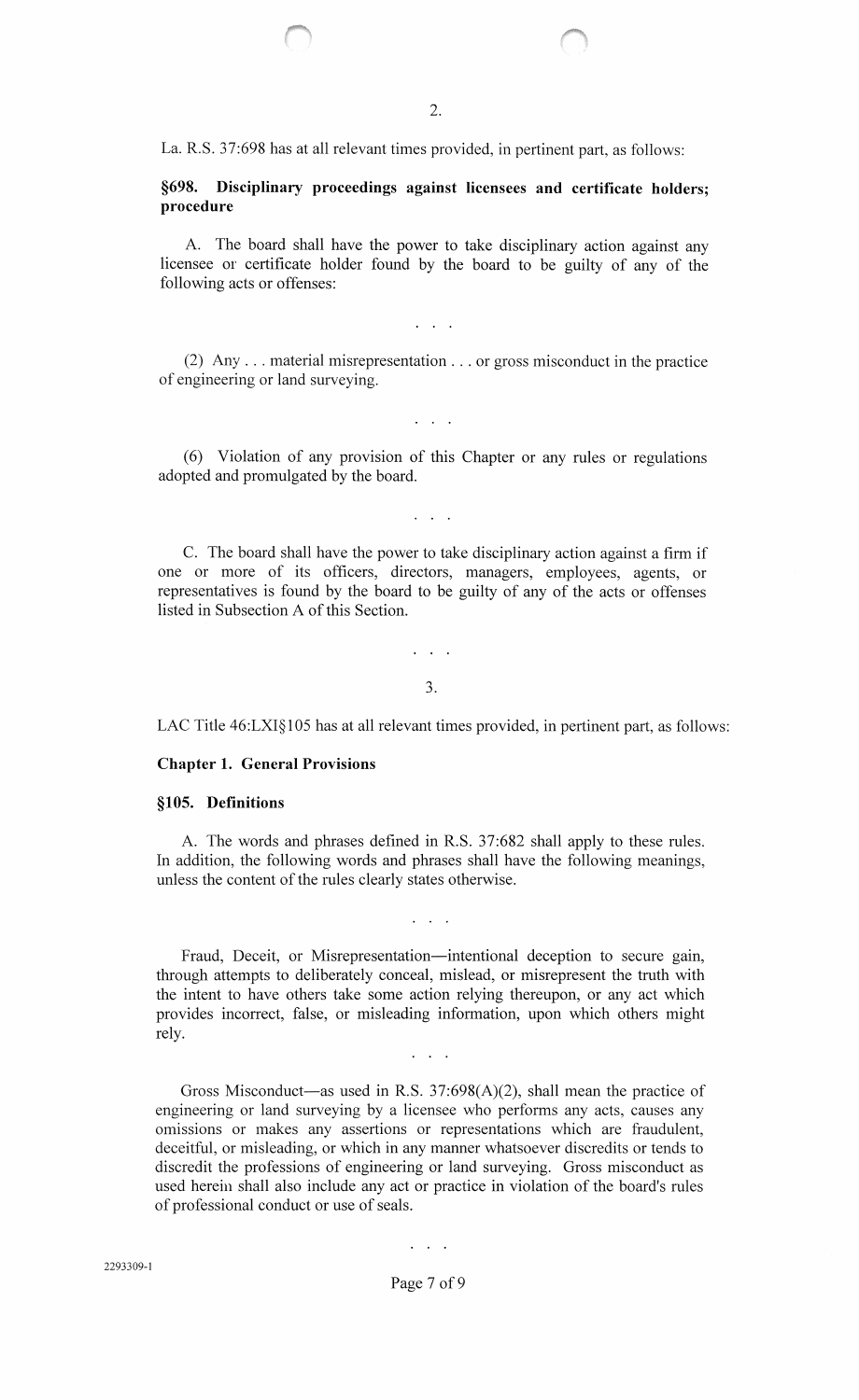LAC Title 46:LXI§2507 has at all relevant times provided, in pertinent part, as follows:

### **Chapter** 25. **Professional Conduct**

### **§2507. Conflicts of Interest**

A. Licensees shall further act in professional matters for each employer or client as faithful agents or trustees and shall avoid conflicts of interest.

B. Licensees shall disclose all known or potential conflicts of interest to their employers or clients by promptly informing them of any business association, interest, or other circumstances which could influence their professional judgment or the quality of their professional services.

5.

Louisiana law gives LAPELS authority to take disciplinary action against BBC based on the facts in this case.

6.

Pursuant to La. R.S. 37:698(A), (B) and (J), the disciplinary action which LAPELS can take against any person found by LAPELS to be guilty of any of the acts or offenses listed in La. R.S. 37:698 includes, but is not limited to, reprimand, probation, suspension, revocation, fine (in an amount not to exceed \$5,000 per violation) and all reasonable costs.

7.

By virtue of (a) Mr. Sprawls' preparation of Mr. Castellano's site development plan and rezoning application, (b) his (and BBC's) billing to and receiving payment from Mr. Castellano for those services, (c) his participation (as a member of the SMPC) in the consideration Mr. Castellano's site development plan during the SMPC's February 6, 2013 public hearing, (d) his voting (as a member of the SMPC) to approve Mr. Castellano's site development plan during the hearing and (e) his failure to inform the other members of the SMPC, the public or BBC prior to or during the hearing that he had prepared the site development plan and rezoning application for Mr. Castellano, Mr. Sprawls committed gross misconduct and failed to avoid and properly disclose a known or potential conflict of interest in connection with the practice of engineering in Louisiana in violation of La. R.S. 37:698(A)(2) and La. R.S. 37:698(A)(6), *to wit* LAC Title 46:LXI§2507(A) and (B).